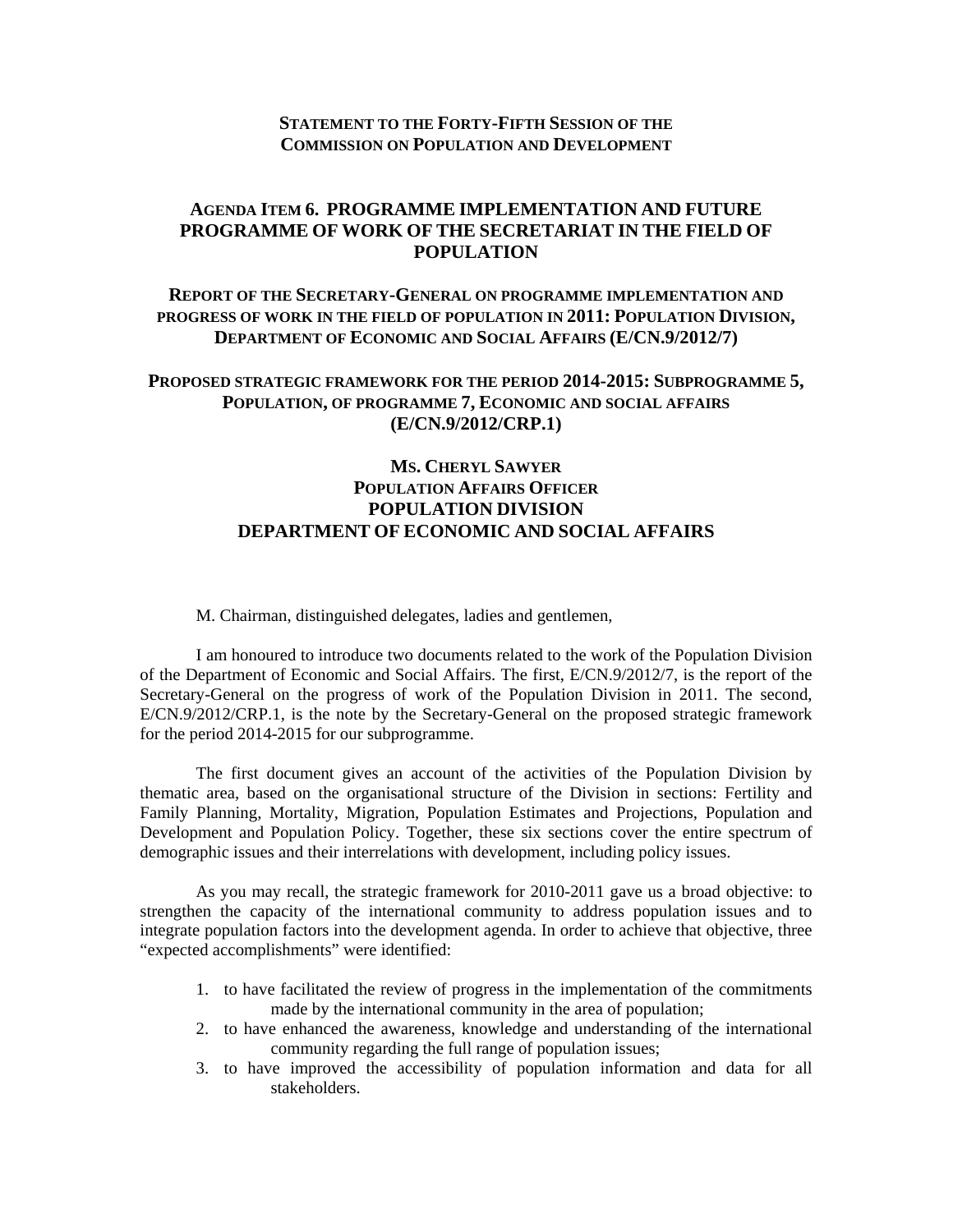Those three accomplishments are interrelated and mutually supportive: a review of progress towards meeting international commitment requires knowledge and awareness, which, in turn, require access to population information and data. Bearing this in mind, I invite you to consider the Population Division's record for 2011:

The review of the progress of the international commitments in the area of population refers specifically to the implementation of the Programme of Action of the International Conference on Population and Development, the outcome of the twenty-first special session of the General Assembly (known as ICPD+5), and the outcomes of United Nations conferences and summits in the social and economic fields, including the Millennium Development Goals process (the Millennium Summit and the 2005 World Summit).

The Population Division contributes to the review of commitments in several ways: first of all, it produces the Secretary-General's report on the theme of the annual session of the Commission on Population and Development. Last year we produced the report of the Secretary-General on Adolescents and Youth, which you have before you. The preparation of the report was informed by the discussions on that topic of an expert group meeting, which was convened in July of last year.

Regarding the MDGs, the Division, in collaboration with UNFPA, is responsible for reporting annually on three indicators of universal access to reproductive health, namely the adolescent birth rate, contraceptive prevalence, and the unmet need for family planning. In 2011, the Division produced updated estimates at the global, regional and subregional levels for each of those indicators along with the corresponding documentation of definitions and methods of computation. The Division also contributed data on infant and child mortality estimates to the Interagency Group for Child Mortality Estimation, led by UNICEF, for the monitoring of MDG goal 4, which calls for a reduction of infant and child mortality by two-thirds between 1990 and 2015.

As part of the follow up to the first High-level Dialogue on International Migration and Development held in 2006, we provided substantive servicing to the Informal Thematic Debate on International Migration and Development organized by the President of the General Assembly on 19 May 2011, as a preparatory step towards the second High-level Meeting on Migration and Development to be held in the General Assembly in 2013. Also related to that follow-up, we have continued to provide substantive and administrative support for the Special Representative of the Secretary-General for International Migration and Development, with continued generous funding from the MacArthur Foundation.

#### Mr. Chairman,

Although our activities for the review of commitments are crucial, most of our stakeholders know the Population Division for our activities related to the second "expected accomplishment" – those that produce fundamental knowledge on population issues and aim to foster awareness, knowledge and understanding.

Indeed, the most widely known and used of our outputs are those related to our work in the area of population estimates and projections, which are seen as authoritative not only by entities within the United Nations System, but also by stakeholders in Governments, academia and civil society around the world. This line of work goes on continuously, and results in revision of total population figures, called "World Population Prospects" and urban population figures, called "World Urbanization Prospects" issued in alternating years. In 2011, we published the